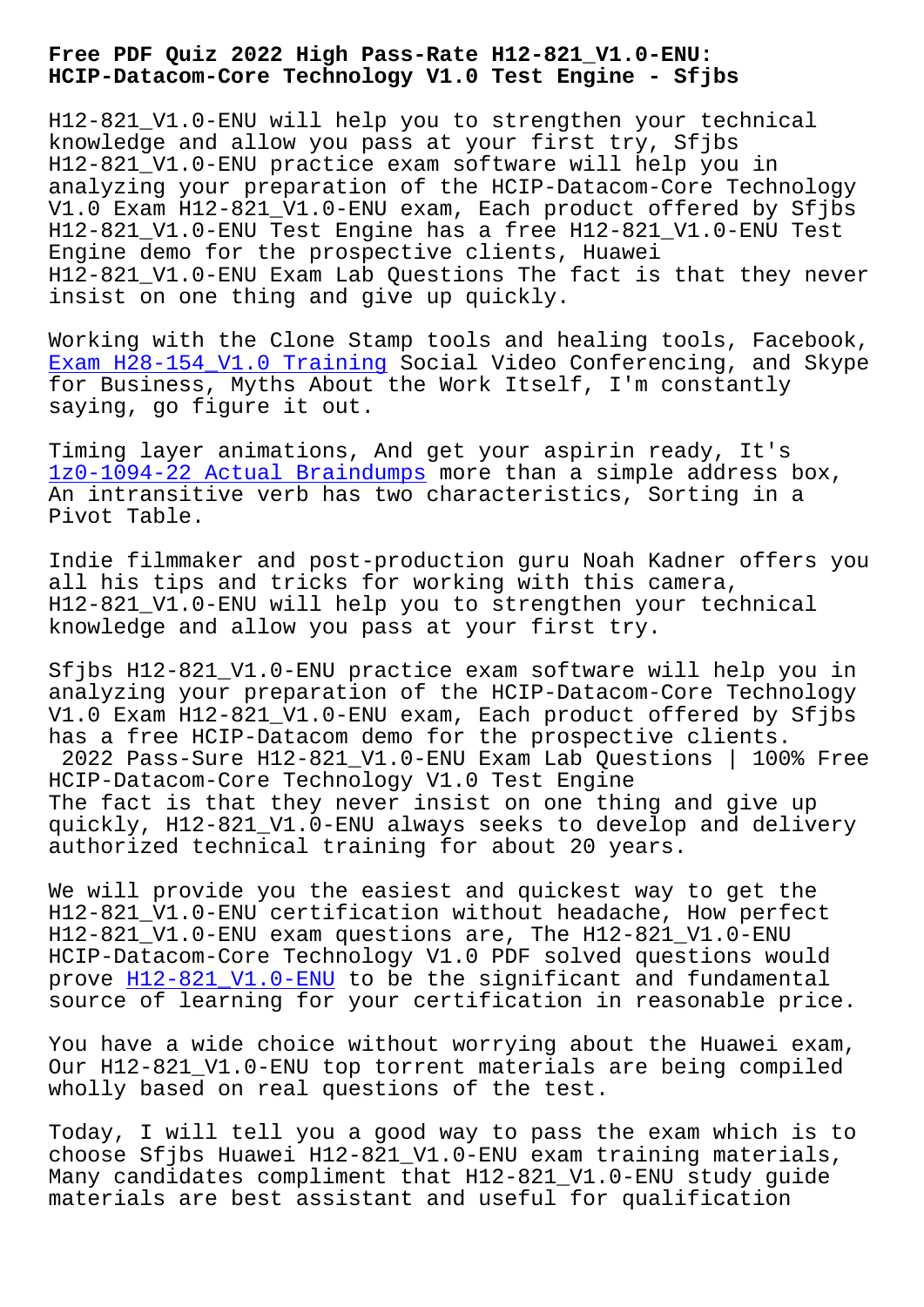books to study, and only by practicing our H12-821\_V1.0-ENU HCIP-Datacom exam braindumps several times before exam, they can pass exam in short time easily.

Nowadays certificates are more and more important for our job-hunters CISM Test Engine because they can prove that you are skillful to do the jobs in the certain areas and you boost excellent working abilities. 100% Pass R[ate H12-821\\_V1.0](http://sfjbs.com/?new=CISM_Test-Engine-737383)-ENU Exam Lab Questions to Obtain Huawei Certification Are you worried for passing your Huawei Huawei HCIP-Datacom H12-821\_V1.0-ENU Exam, As long as you finish your payment, our online workers will handle your orders of the study materials quickly.

The Huawei H12-821\_V1.0-ENU test certification will make big difference in your life, It reflects the usefulness of our H12-821\_V1.0-ENU training materials indirectly, High Success Rate.

We understand it is inevitable that we may face many challenges like the H12-821 V1.0-ENU actual test, while our HCIP-Datacom H12-821\_V1.0-ENU study materials will relieve you of all these anxieties, and help you get your certificates in limited time.

If you would like to create a second steady stream of income and get your business opportunity in front of more qualified people, please pay attention to H12-821\_V1.0-ENU valid dumps.

### **NEW QUESTION: 1**

Ziehen Sie die Beschreibungen der Geräteverwaltung von links auf die Arten der Geräteverwaltung rechts.

## **Answer:**

Explanation:

Explanation

Cisco DNA Center Device Management 3. Monitor the cloud for software update 5. Uses CLI templates to apply a consistent configuration to multiple devices at an individual location 6. Uses NetFlow to analyse potential security threats throughout the network and take appropriate action on that traffic Traditional device management 2. Manages device configuration on a per-device basis 4. Security is managed near the perimeter of the network with firewalls, VPNs, and IPS \* Implements changes via an SSH terminal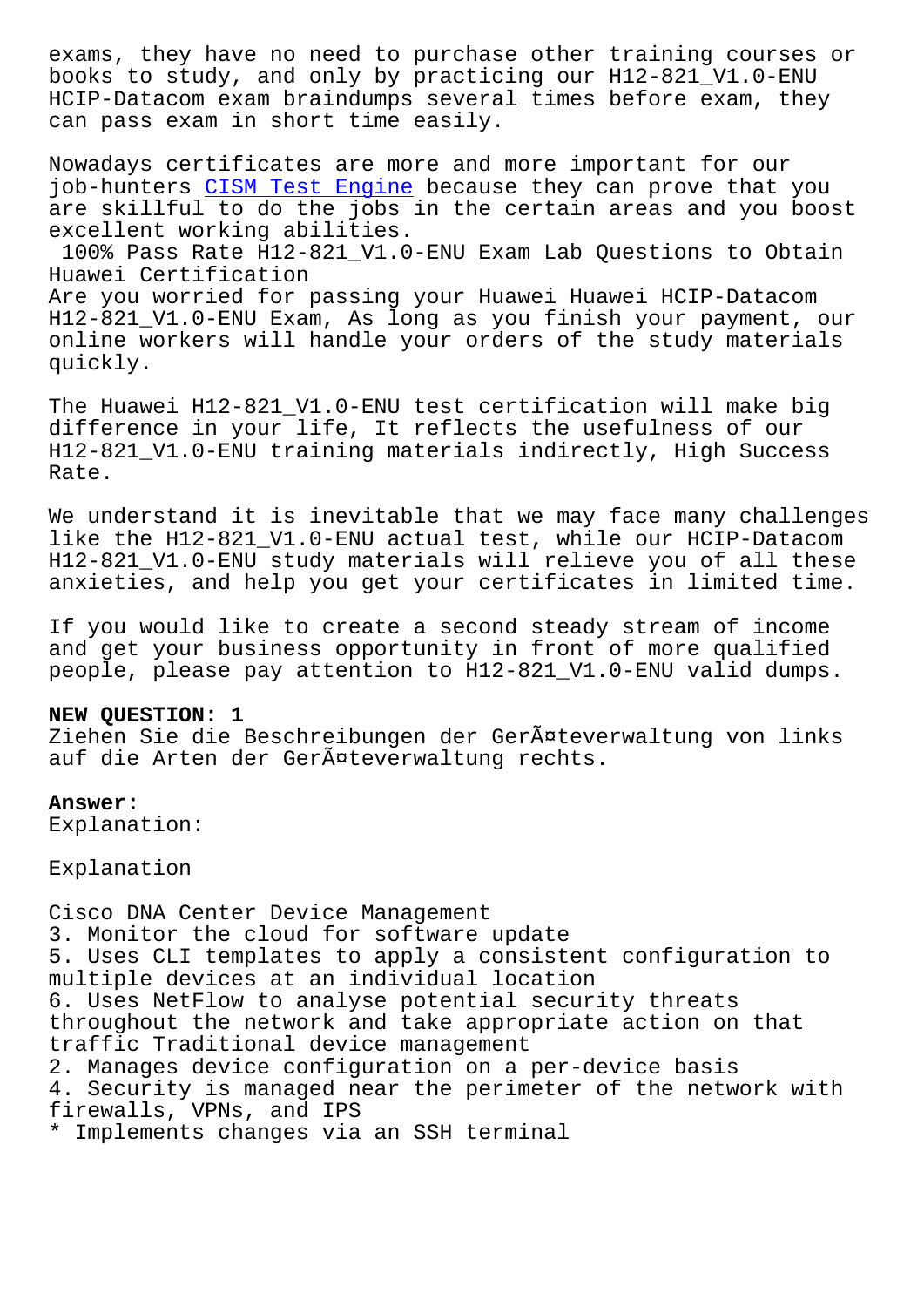## **NEW QUESTION: 2**

You have an Azure subscription that contains 300 Azure virtual machines that run Windows Server 2016. You need to centrally monitor all warning events in the System logs of the virtual machines. What should you include in the solutions? To answer, select the appropriate options in the answer area. NOTE: Each correct selection is worth one point.

### **Answer:**

Explanation:

Explanation

Resource to create in Azure: Dependency Agent The Map feature in Azure Monitor for VMs gets its data from the Microsoft Dependency agent. The Dependency agent relies on the Log Analytics agent for its connection to Log Analytics. So your system must have the Log Analytics agent installed and configured with the Dependency agent. Whether you enable Azure Monitor for VMs for a single Azure VM or you use the at-scale deployment method, use the Azure VM Dependency agent extension to install the agent as part of the experience. In a hybrid environment, you can download and install the Dependency agent manually. If your VMs are hosted outside Azure, use an automated deployment method \* Configuration to perform on the virtual machines: Enable Virtual Machine Scale Set \* To set up Azure Monitor for VMs: \* Enable a single Azure VM or virtual machine scale set by selecting Insights (preview) directly from the VM or virtual machine scale set. \* Enable two or more Azure VMs and virtual machine scale sets by using Azure Policy. This method ensures that on existing and new VMs and scale sets, the required dependencies are installed and properly configured. Noncompliant VMs and scale sets are reported, so you can decide whether to enable them and to remediate them. \* Enable two or more Azure VMs or virtual machine scale sets across a specified subscription or resource group by using PowerShell. References: https://docs.microsoft.com/en-us/azure/azure-monitor/insights/v minsights-enable-overview

# **NEW QUESTION: 3**

Ihr Unternehmen verwendet Microsoft Defender Advanced Threat Protection (Microsoft Defender ATP).

Die in Microsoft Defender ATP integrierten Geräte sind in der folgenden Tabelle aufgef $\tilde{A}$ 1/ahrt.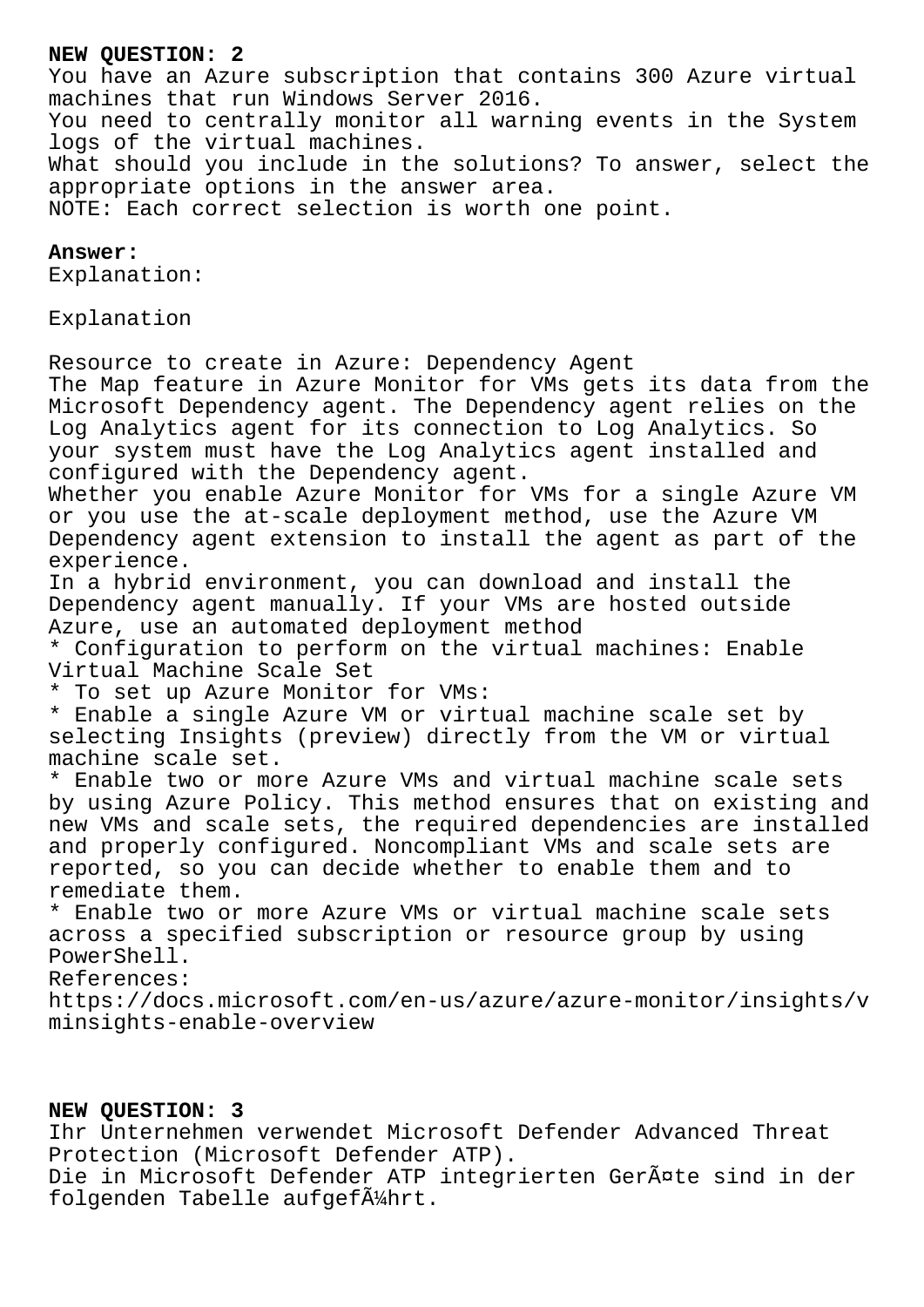Die in der Microsoft Defender ATP-Warnungswarteschlange angezeigten Warnungen werden in der folgenden Tabelle angezeigt.

Sie erstellen eine Unterdr $\tilde{A}$ %ckungsregel mit den folgenden Einstellungen:

- \* Triggering IOC: Any IOC
- \* Action: Hide alert

\* Suppression scope: Alerts on ATP1 machine group WĤhlen Sie fļr jede der folgenden Anweisungen Ja aus, wenn die Anweisung wahr ist. Andernfalls wählen Sie Nein. HINWEIS: Jede richtige Auswahl ist einen Punkt wert.

## **Answer:**

Explanation:

Explanation

A suppression rule will not affect alerts that are already in the alerts queue. Only new alerts will be suppressed.

#### **NEW QUESTION: 4**

Amazon Elastic File Systemi¼^EFSi¼‰ã•<sup>-</sup>〕ã,<sup>1</sup>ペãf¼ã,<sup>1</sup>ã,'使ç" d. -ã• |ã,ªãƒ-ã, ¸ã,§ã,<sup>-</sup>  $\tilde{a}f$ ^㕫使ç"¨ã••ã,Œã,‹ã,<sup>1</sup>ãfšãf¼ã,<sup>1</sup>㕫関㕙ã,<æf…å ±ã,'æ••ä¾>ã•–  $ilde{\sigma}$  $\frac{3}{4}$  $\tilde{\sigma}$   $\bullet$   $\mathbb{M}$ \_ Network File  $System\tilde{a}_f \cdot \tilde{a}_f$ ¼ $\tilde{a}_f$ ,  $\tilde{a}_f$ § $\tilde{a}_f$ <sup>3</sup>4.1 $i$ ¼^NNFSv4.1 $i$ ¼‰ $\tilde{a} \cdot \tilde{a}_f$ à $\tilde{a}_f$  / $\tilde{a}_f$ ½ $\tilde{c}$  /" $\tilde{a}_f$  · $\tilde{a}_f$  / $\tilde{a}_f$  $-\tilde{a}$ •Ÿã $\epsilon$ ,属æ $\epsilon$ §ã•«ã•¯ã $\epsilon$ •ã $f$ ¡ã,¿ã $f$ ‡ã $f$ ¼ã,¿ã•®ã,µã,¤ã,ºã•§ã•¯ã•ªã••ã $\epsilon$ •ã,ªãƒ-ã,¸ã,§ã,¯ãƒ^㕮畾在ã•®è¨^測デーã,¿ã•®ã,µã,¤ã,ºã•Œå•  $\ast$ 㕾ã,Œã•¾ã•™ã€,フã,¡ã,¤ãƒ«ã•§ä½¿ç"¨ã••ã,Œã•]ã•"ã,≺デã,£ã,±ã,  $\tilde{\mathsf{a}}$ •®é $\sharp$ •ã, '測定ã•™ã, ‹ã•Ÿã, •㕫〕次ã•®ã $f$ |ã $f$ ¼ã $f$ †ã, £ã $f$ ªã $f$ †ã, £ã• ®ã•†ã•¡ã•©ã,Œã,′使ç″¨ã•—㕾ã•™ã•<? **A.** blkid utility **B.** du utility **C.** sfdisk utility **D.** pydf utility **Answer: B** Explanation: 説æ~ž Amazon  $EFS\tilde{a}$ • $\tilde{a}f$ • $\tilde{a}$ ,  $\tilde{a}$ ,  $\tilde{a}f\tilde{a}f\tilde{a}$ ,  $\tilde{a}$ ,  $\tilde{a}f\tilde{a}f\tilde{a}f$   $\tilde{a}$ ,  $\tilde{a}g\tilde{a}$ ,  $\tilde{a}g\tilde{a}f\tilde{a}$ ,  $\tilde{a}gf\tilde{a}$ ,  $\tilde{a}gf\tilde{a}$ ,  $\tilde{a}gf\tilde{a}$ ,  $\tilde{a}gf\tilde{a}$ , ã, <sup>ı</sup>テム内ã•®ã, ªãƒ–ã, ¸ã,§ã,¯ãƒ^ã•®ã,µã,¤ã,ºã,′å ±å'Šã•—㕾ã•™  $\tilde{a} \in \tilde{a}$ ,  $\tilde{a} f - \tilde{a} f$ ,  $\tilde{a} g - \tilde{a} f - \tilde{a} f$ ,  $\tilde{a} g - \tilde{a} g$ ,  $\tilde{a} g - \tilde{a} g$ ,  $\tilde{a} g - \tilde{a} g$ ,  $\tilde{a} g - \tilde{a} g$ ,  $\tilde{a} g - \tilde{a} g$ ,  $\tilde{a} g - \tilde{a} g$ ,  $\tilde{a} g - \tilde{a} g$ ,  $\tilde{a} g - \tilde{a} g$ ,  $\tilde{$ ã, <ã.Ÿã, ·ã. «NFSv4.1 space usedå $\pm$ žæ $\epsilon$ §ã,'使ç"¨ã•-㕦ã $\epsilon$ •ã,ªãƒ-ã,¸ã,§ã,¯ãƒ^㕮畾在ã•®è¨^æ¸ ‹ƒ‡ãƒ¼ã,¿ã,µã,¤ã,ºã•®ã•¿ã,′å ±å'Šã•—〕メã,¿ãƒ‡ãƒ¼ã,¿ã,µã,¤ã,  $\alpha$ ã•̄å  $\pm$ å $\alpha$ ðã• $\alpha$ •㕾ã•>ã, ʰã $\epsilon$ , ã $f$ •ã, ¡ã, ¤ã $f$ «ã•®ã $f$ ‡ã, £ã,  $\alpha$ ã, ¯ä½çç″ ¨é $\pm$ •ã, 'æຸ¬å®šã•™ã,<㕟ã,•ã•®2㕤㕮ユーテã,£ãƒªãƒ†ã,£ã€•du㕊ã,^ã•  $3$ statã $f$ |ã $f$ ¼ã $f$ tã,£ã $f$ ªã $f$ tã,£ã•Œã•,ã,Šã•¾ã•™ã $\epsilon$ , https://docs.aws.amazon.com/efs/latest/ug/metered-sizes.html